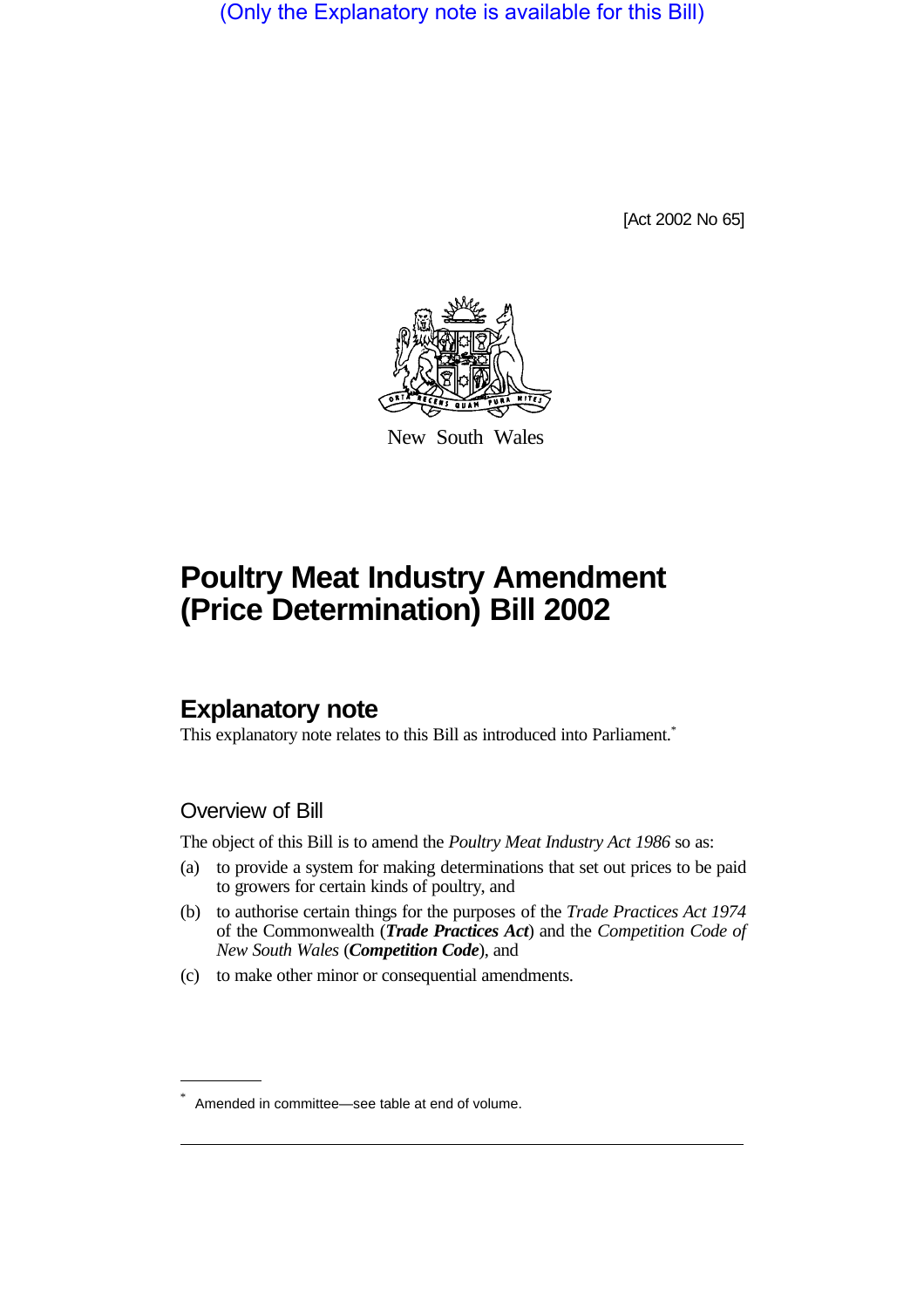Poultry Meat Industry Amendment (Price Determination) Bill 2002 [Act 2002 No 65]

Explanatory note

### Outline of provisions

**Clause 1** sets out the name (also called the short title) of the proposed Act.

**Clause 2** provides for the commencement of the proposed Act on a day or days to be appointed by proclamation.

**Clause 3** is a formal provision giving effect to the amendments to the *Poultry Meat Industry Act 1986* (the *principal Act*) set out in Schedule 1.

## **Schedule 1 Amendments**

### **Pricing**

**Schedule 1 [1]** amends section 3 to insert definitions that are used in the following proposed provisions.

**Schedule 1 [3]** amends section 6 to enable the Poultry Meat Industry Committee (the *Committee*) to determine, with the approval of the Minister, base rates for designated poultry (within the meaning of the principal Act) grown in batches of 1,000 or more (*batch poultry*).

**Schedule 1 [5]** inserts proposed section 7 (1A) to clarify that agreements under the principal Act may provide for payment for batch poultry through a pool fund (*pool fund payment agreement*) or by direct payment.

**Schedule 1 [6]** amends section 8 to limit the power of the Committee in relation to approving forms of agreement. A form of pool fund payment agreement must not be approved unless the agreement identifies the pool fund or funds from which payment to a grower is to be made and unless a copy of the rules of the pool fund has been lodged with the Committee.

**Schedule 1 [8]** substitutes Part 4 of the principal Act to provide a system of payments to growers for batch poultry.

**Proposed section 10** enables the Committee to determine from time to time, subject to the Minister's approval, the base rates to be used in working out the amounts to be paid by processors to growers for batch poultry. Different rates may be determined for different classes of batch poultry depending on factors such as methods of payments, kinds of designated poultry, growing conditions and regions. All determinations approved by the Minister must be published in the Gazette and made available for inspection by processors and growers during business hours.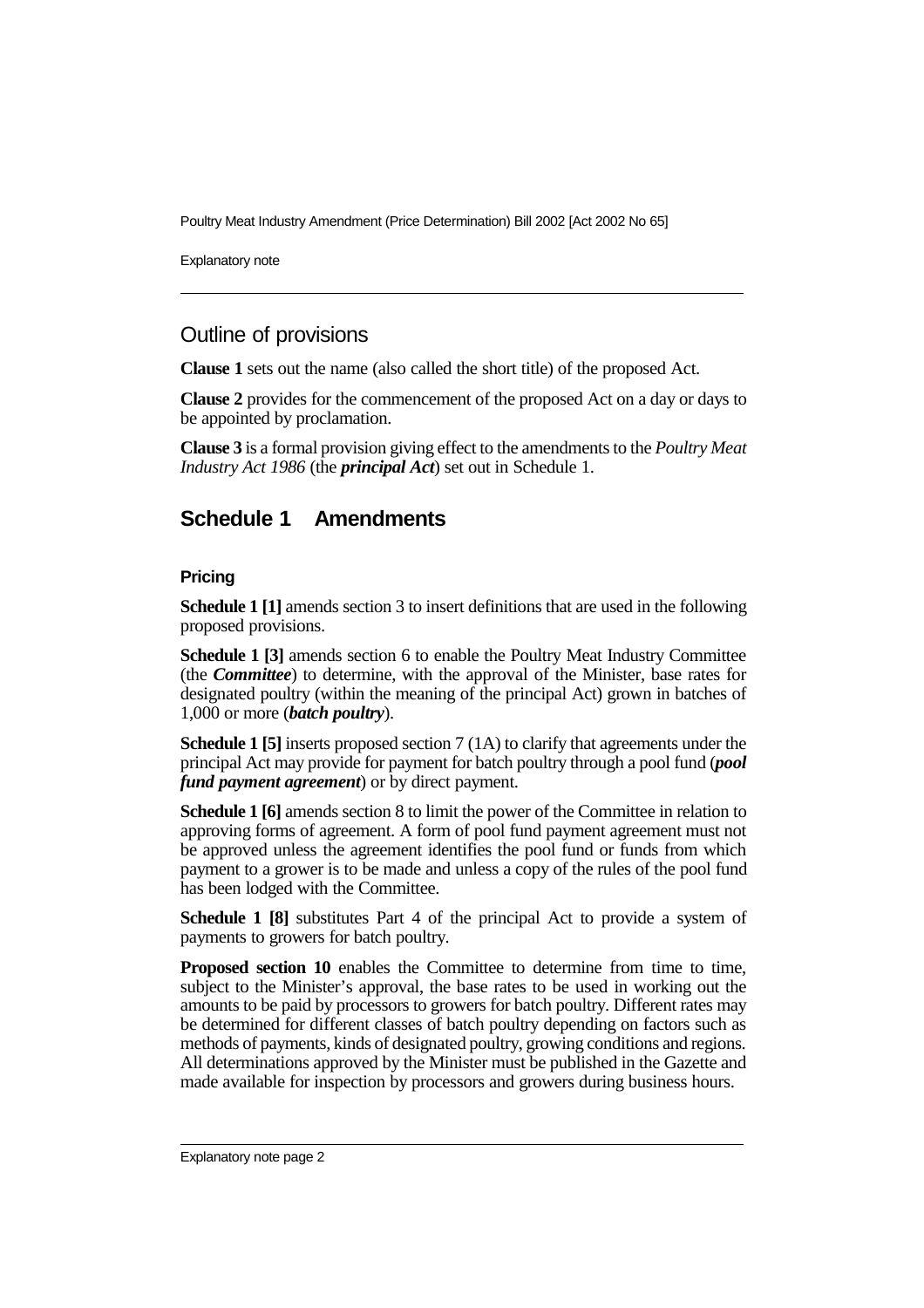Poultry Meat Industry Amendment (Price Determination) Bill 2002 [Act 2002 No 65]

Explanatory note

**Proposed section 11** allows processors to establish, maintain and administer pool funds for the purpose of paying growers. It also sets out what must be stated in the rules that are to govern the pool fund and how variations to those rules may be made.

**Proposed section 12** specifies the amount that must be paid into the pool fund by the processor in relation to batch poultry delivered to it by a grower under a pool fund payment agreement.

**Proposed section 12A** deals with what must be paid to a grower for batch poultry delivered to a processor under a pool fund payment agreement.

**Proposed section 12B** refers to payment for batch poultry which would have been normally paid out of a pool fund but is excluded from its operation by agreement of the grower and processor.

**Proposed section 12C** specifies the amount that must be paid to a grower for batch poultry delivered by the grower to a processor under an agreement that provides for payment otherwise than by means of a pool fund.

**Proposed section 12D** prevents processors and growers from contracting out of the provisions of Part 4 of the principal Act.

**Proposed section 12E** allows inspection of the records of a pool fund by a pool member and enables regulations to be made in relation to the audit of the fund's accounts.

#### **Trade Practices Act**

Part IV of the Trade Practices Act deals with restrictive trade practices by trading or financial corporations. The Part contains provisions that proscribe or regulate agreements and conduct that are aimed at procuring and maintaining competition in trade and commerce. Among other things, the Part provides that agreements that have, or are likely to have, the effect of substantially lessening competition are unenforceable. The Competition Code extends the application of Part IV of the Trade Practices Act in New South Wales to persons other than corporations.

In determining whether there has been a contravention of the restrictive trade practice provisions of the Trade Practices Act or Competition Code, certain acts are to be disregarded. For example, a thing done in New South Wales is to be disregarded if the thing is specified in, and specifically authorised by, an Act passed by the Parliament or regulations made under such an Act. **Schedule 1 [7]** inserts **proposed section 9A** to specifically authorise the following:

(a) any agreements entered into between growers and processors for the purposes of the principal Act,